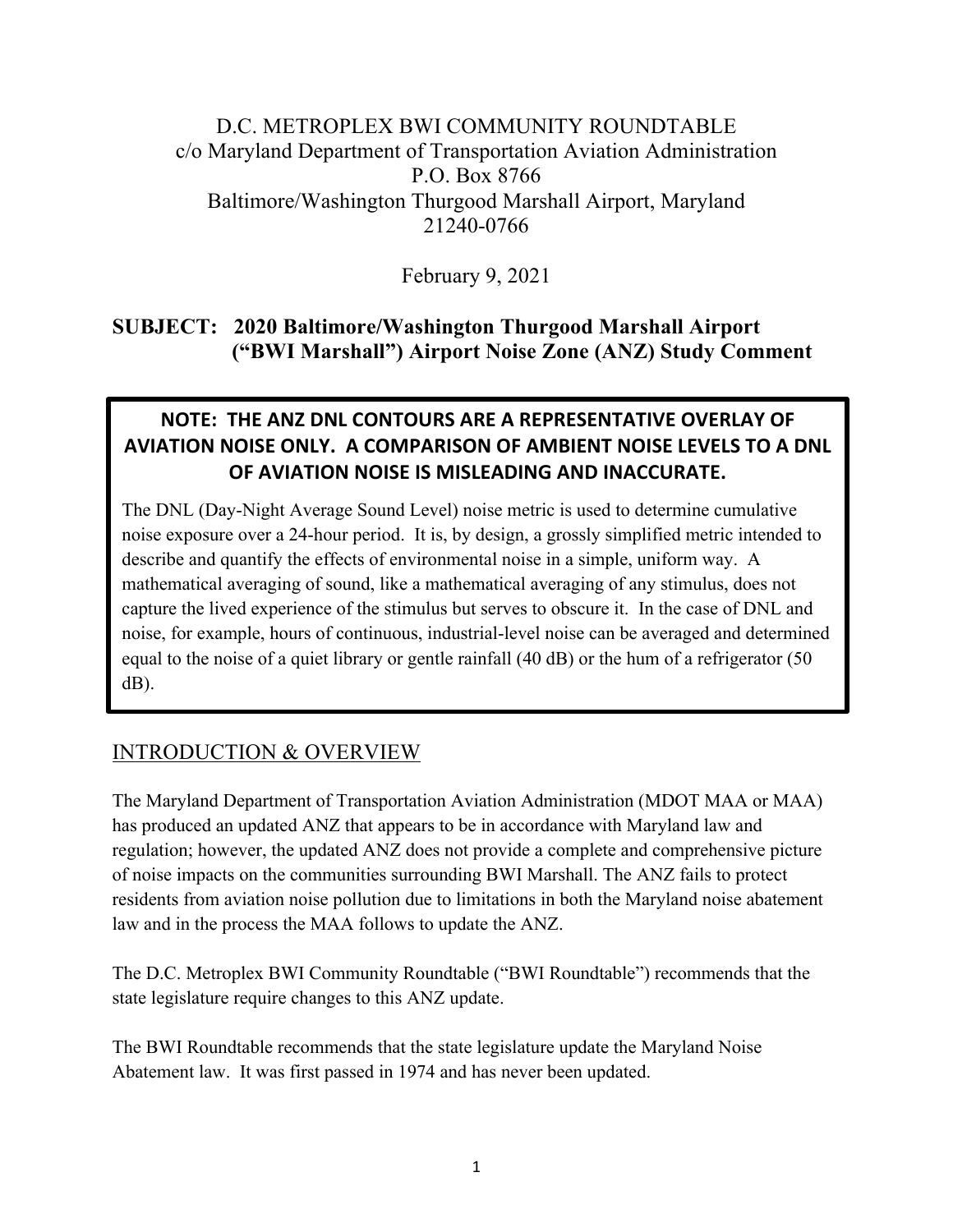#### IDENTIFIED PROBLEMS

- The updated ANZ exclusively addresses an area of severe noise within the immediate vicinity of BWI Marshall. Thousands of post-NextGen noise complaints received by the MAA identify adversely affected communities well outside of the ANZ contours. The collective suffering has resulted in sustained citizen activism, legal action and increasing political advocacy. The ANZ as defined under the current Maryland noise abatement law simply does not address the impacts of noise on these communities.
- The ANZ currently depicts an area of noise pollution exceeding 65 DNL. Under the noise abatement law, noise within this contour is so severe as to be deemed unlivable and Maryland prohibits residential development accordingly. This utterly fails to address areas of noise pollution that do not meet the high 65 DNL threshold yet still experience significant and detrimental levels of noise pollution.

• The DNL (Day-Night Average Sound Level) noise metric is used to determine cumulative noise exposure over a 24-hour period. It is, by design, a grossly simplified metric intended to describe and quantify the effects of environmental noise in a simple, uniform way. A mathematical averaging of sound, like a mathematical averaging of any stimulus, does not capture the lived experience of the stimulus but serves to obscure it. In the case of DNL and noise, for example, hours of continuous, industrial-level noise can be averaged and determined equal to the noise of a quiet library or gentle rainfall (40 dB) or the hum of a refrigerator (50 dB).

▪The MDOT MAA further averages noise over an entire year to produce the DNL used to define the ANZ contours. This means that some portions of the year will have noise well above the DNL reported for the year as a whole.

- The measurement of a source of noise varies significantly due to environmental factors including temperature, humidity, characteristics of terrain, wind speed and direction. Because the MAA uses modeled noise, not measured noise, to create the ANZ contours, any accounting for environmental factors isn't clear. Communities may seasonally experience considerably higher noise levels than indicated by the ANZ contours.
- The MAA only provides a projected 10-year ANZ contour that assumes completion of a new parallel runway which has not been approved or funded. The projected 10-year ANZ does not provide contours that may exist if the current runway configuration is not modified. The MAA has not provided a depiction of noise impacts that will result from anticipated increases in operations in the absence of anticipated funding/construction.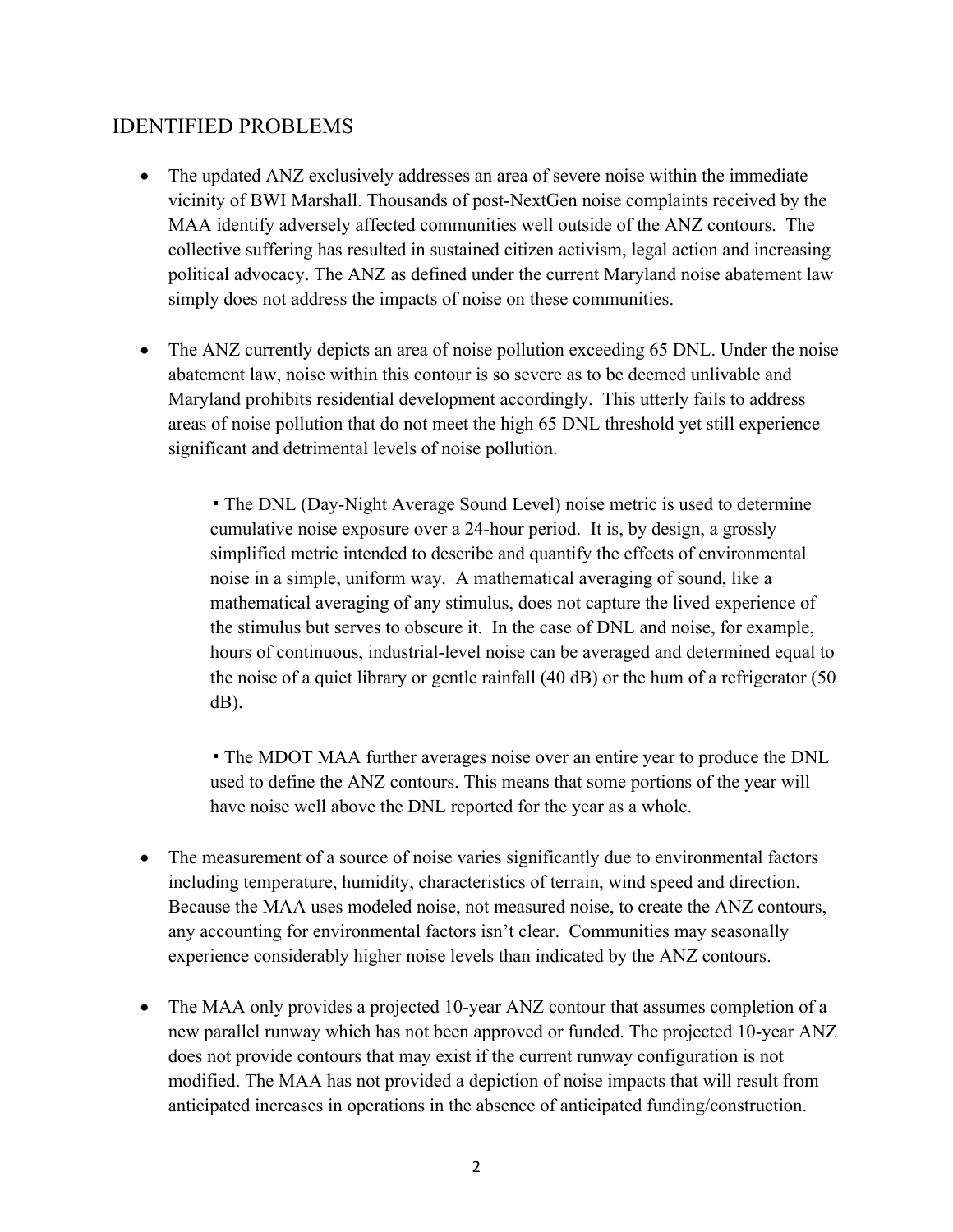For the ANZ re-certification process in 2014, the MAA only provided projected ANZ contours that included a runway that has yet to be built.

• BWI operates with two predominant directional flows of traffic based on environmental conditions, referred to as "East flow" and "West flow". Some communities experience noise from only one traffic flow, not both. But the ANZ is determined using an average of modeled sound across both traffic flows. For this reason, some communities may experience a higher DNL than what is indicated by the ANZ contour, the calculated DNL being reduced by a lack of noise during the traffic flow that does not affect them.

# RECOMMENDED CHANGES TO THE ANZ UPDATE

- Add ANZ contours for 40dB, 45dB, 50dB, 55dB and 60dB DNL. Within the requirements of the current ANZ process, this will help communities located further from the airport understand how noise levels will change for them over the next 10 years. It will also facilitate the BWI Roundtable's use of noise models to analyze proposed modifications to post-Nextgen flight paths.
- Illustrate how the DNL contours will vary seasonally due to environmental conditions.
- Include independent DNL contours for East flow operations, West flow operations and total combined operations.
- Include projected 5- and 10-year contours based on the existing runway configuration.

### POSSIBLE CHANGES TO THE NOISE ABATEMENT LAW

- Require the MDOT MAA to adopt the recommended changes above for all future ANZ updates.
- Require validation of the noise models used to create the ANZ with direct measurement of actual noise levels, for all contours.
- Require assessment of land use impacts, to include consideration of zoning, population density and health effects at DNL 50dB, 55dB and 60dB, in addition to the 65 and above dB DNL level currently depicted. Include these assessments in future updates to the ANZ, and as part of all future proposals for capital improvement projects at the airport.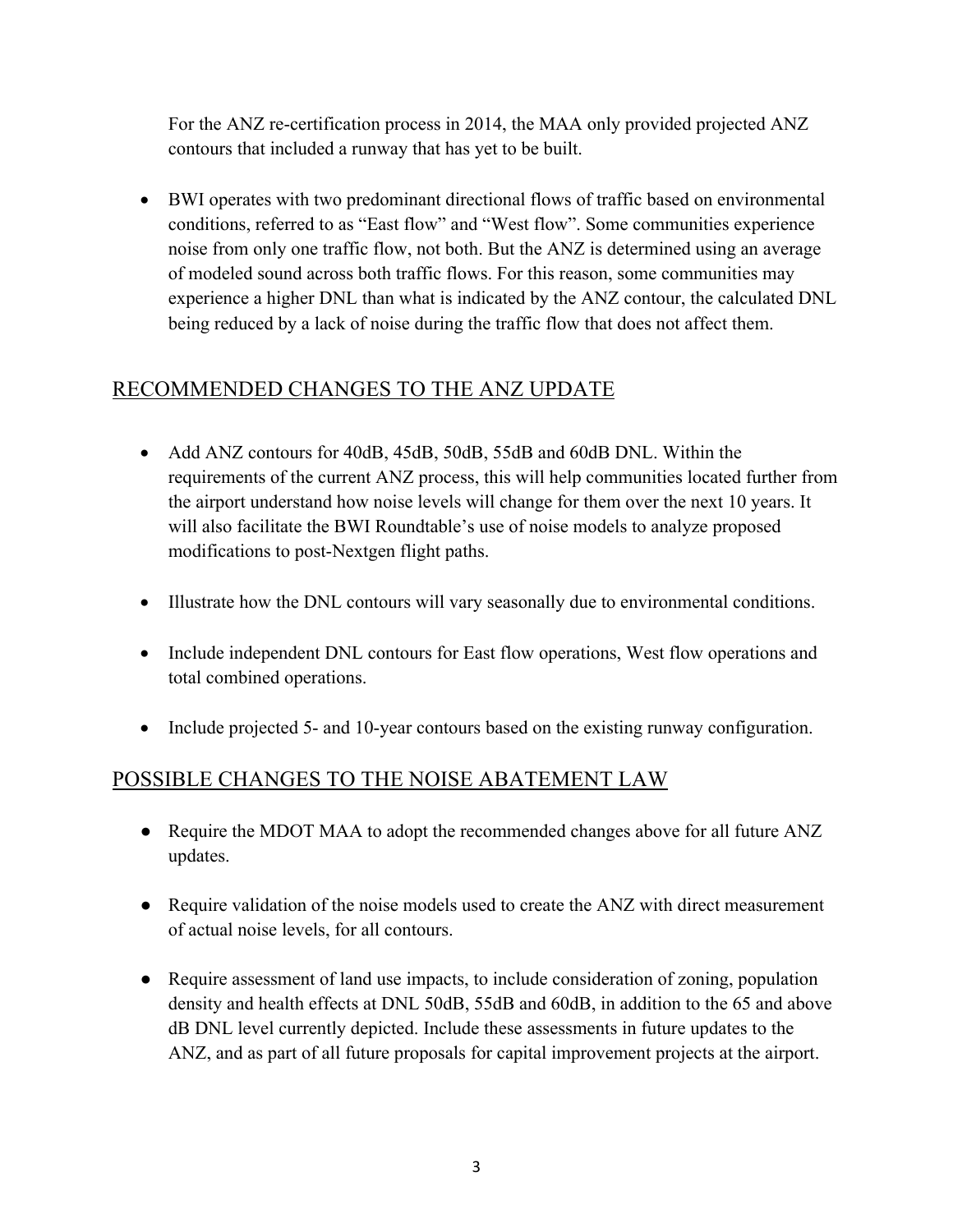- Note the majority of citizens requesting portable noise monitoring studies by the MAA, which indicates a high level of annoyance with airplane noise pollution, are at DNL starting in the 40's.
- According to the MAA, there were 11 complaints from 5 complainants filed in 2020 from complainants that fall within the 2020 ANZ contours. MDOT MAA received over 574,000 total complaints from approximately 600 complainants in 2020. The percentage of complaints received from complainants that live within the 65 DNL contour of the ANZ is 0.00001915%.
- Require MDOT MAA to create an ongoing and comprehensive mapping and public reporting of the actual noise pollution in the region within the DNL contours of 40dB, 45dB, 50dB, 55dB and 60dB, in addition to the 65dB DNL currently used.
- Reestablish the home resale program, and mitigation funding for homeowners and schools. Establish eligibility based on noise impacts based on worst-case seasonal variation and East flow/West flow traffic operations.
- Provide mitigation funding for impacted schools at levels below 65dB DNL based on best current science concerning noise pollution and childhood learning.
- Establish an air traffic demand reduction program to reduce the number of flights at BWI Marshall in the event that increased air traffic resulting from market demand produces increased noise impacts on surrounding communities. While the MDOT MAA does not have the authority to directly regulate the number of flights at BWI Marshall, there could be indirect forms of regulation such as the level of the aircraft fuel tax and the creation of impact fees. New taxes and fees could be used to fund noise pollution mitigation programs.

# **CONCLUSION**

Since the previous ANZ update in 2014, the adverse impact of aviation noise in the communities surrounding BWI Marshall has increased substantially, resulting in an explosion of complaints and public outrage. While this is largely due to the FAA's implementation of NextGen at BWI Marshall, the situation has made it clear that the time has come for a more rigorous and comprehensive analysis of regional noise impacts due to the airport. The time has come for an update to the Maryland noise abatement law to protect the communities surrounding BWI Marshall from the ever-increasing impact of the airport on the quality of life in the region.